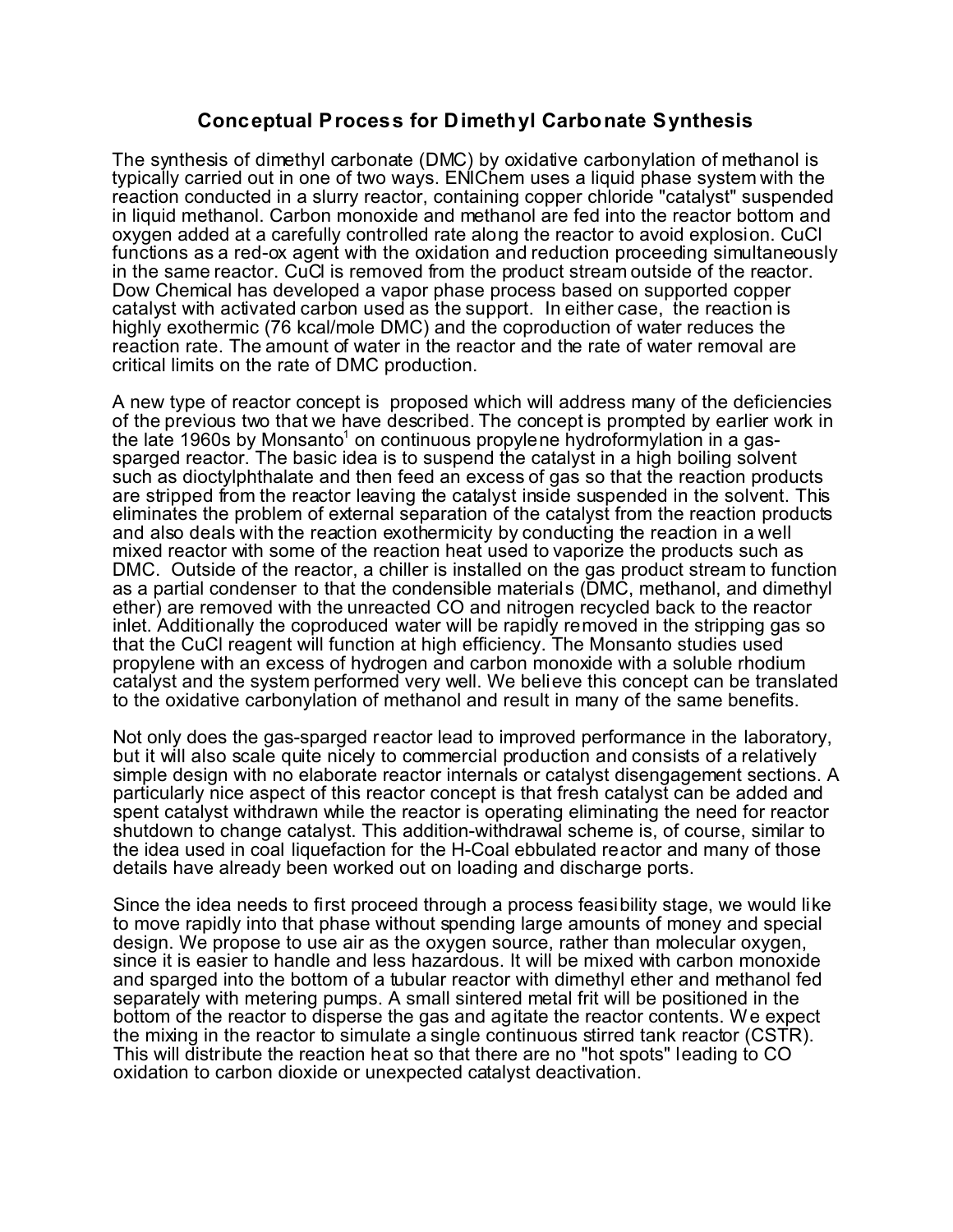The proposed experimental plan is:

. Leonstruct the reactor ( $\sim$  300 cc) from simple stainless steel heavy wall pipe fitted with unions.

. Lattach feed system to reactor consisting of gas metering of CO and air, with a metering pump used to feed a blend of DME and methanol.

. I install product recovery system using high pressure double ended vessel as the partial condenser chilled with a mixture of dry ice and acetone. Back pressure regulator can be used to maintain reactor at 10-15 atm and vent the unreacted nitrogen and CO through it.

**I**linstrument the reactor with temperature controls and high limit temperature alarms to automatically shut the unit down in case of temperature runaway. To prevent overpressure, the reactor will be fitted both with preset relief valves and rupture discs handle spontaneous pressure excursions.

<sub>∗</sub>∐establish product sampling and analysis system with online GC analysis of reactor off gas.

Amoco plans to conduct this program in cooperation with Mega-Carbon Company, a small business in St. Charles, IL. They have several members that are highly experienced in catalyst and reactor testing and have run many systems similar to what we are proposing. The experiments will be conducted at their facilities since they have experimental space available which lends itself nicely to this rapid construction and test schedule.

A simple process flow diagram is attached and illustrates the basic idea of this new reactor concept. We think that the probability of this concept is relatively high and would be very interested in moving forward to test its feasibility.

## **References**